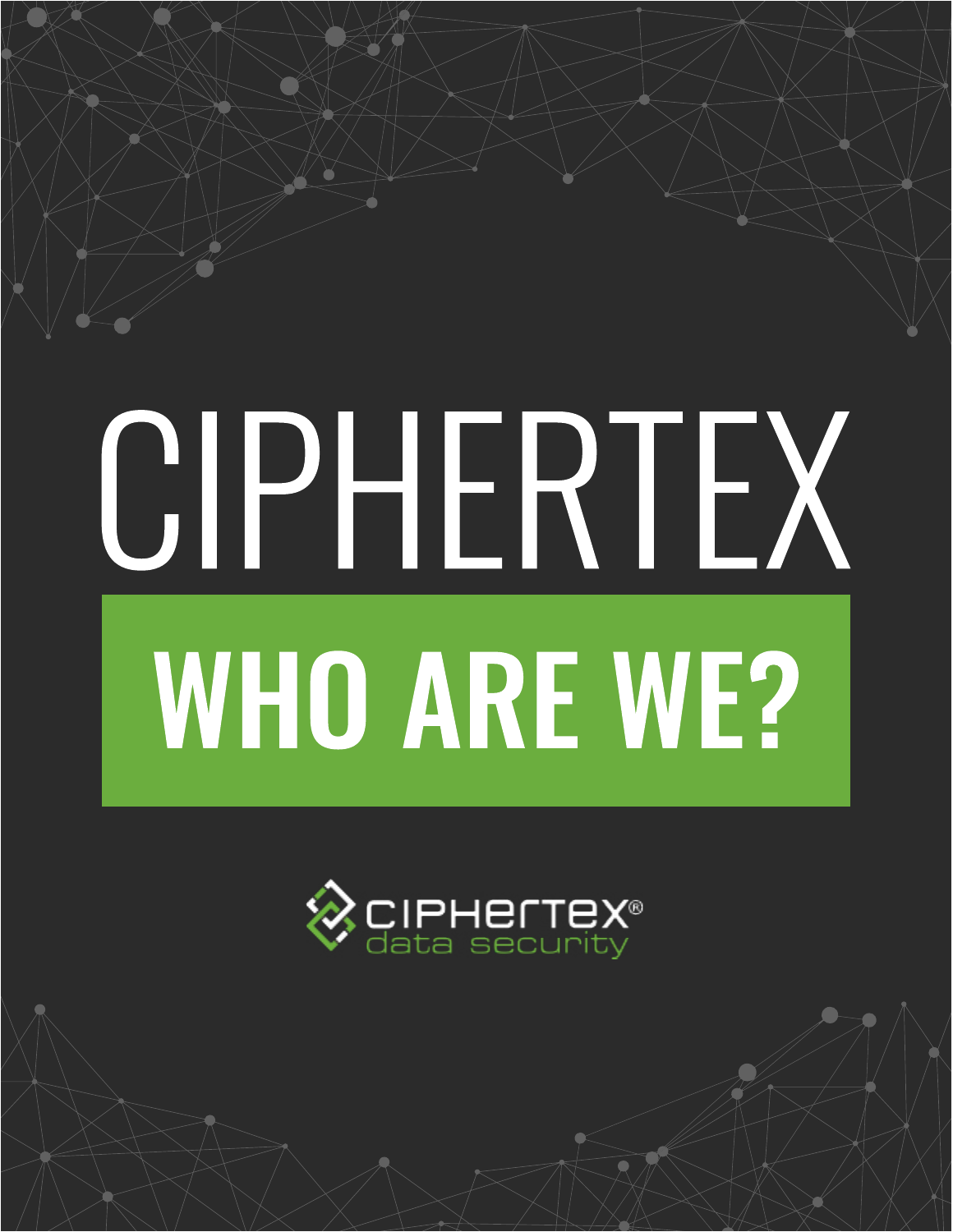### <span id="page-1-0"></span>**TABLE OF CONTENTS**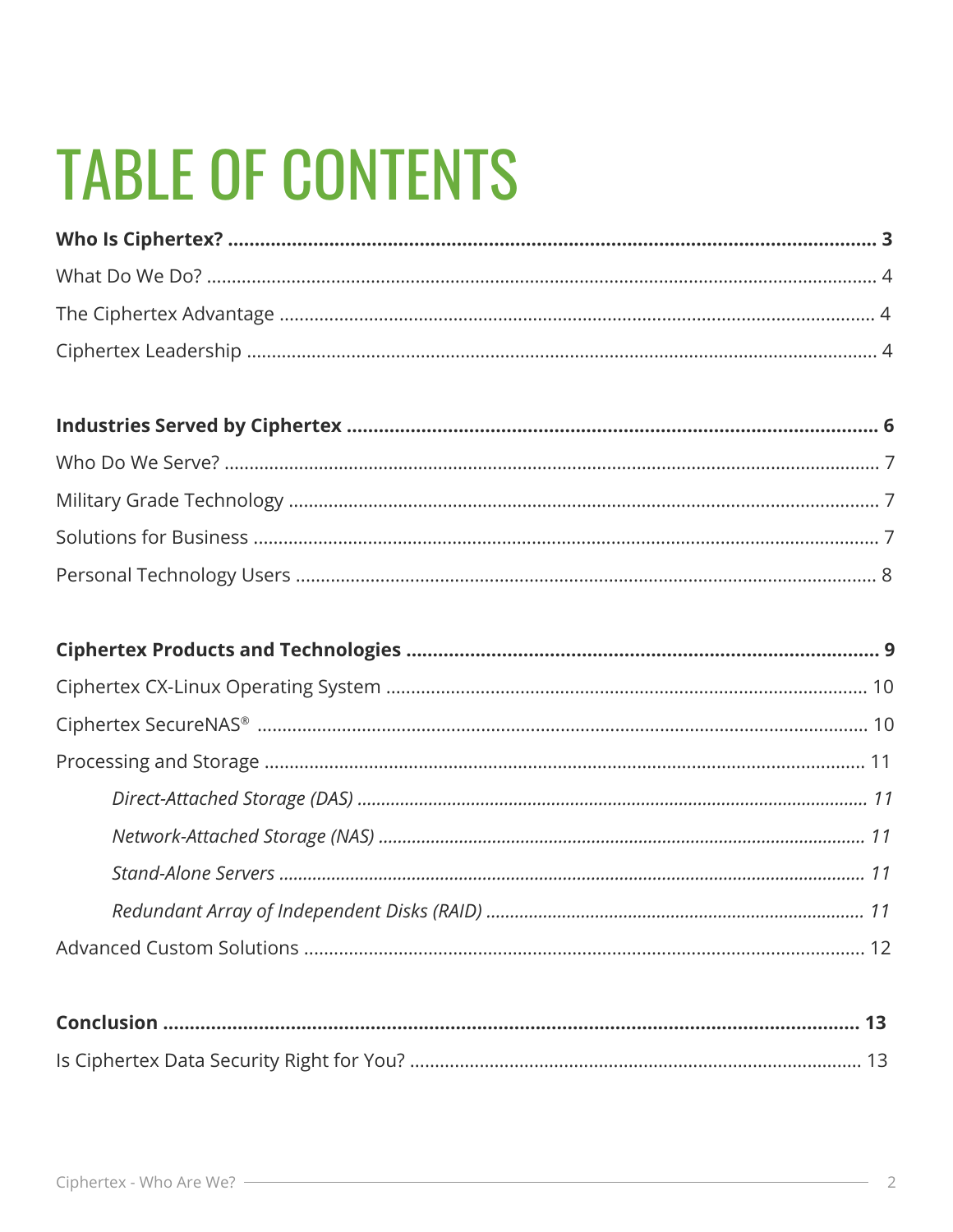<span id="page-2-0"></span>

## WHO IS CIPHERTEX?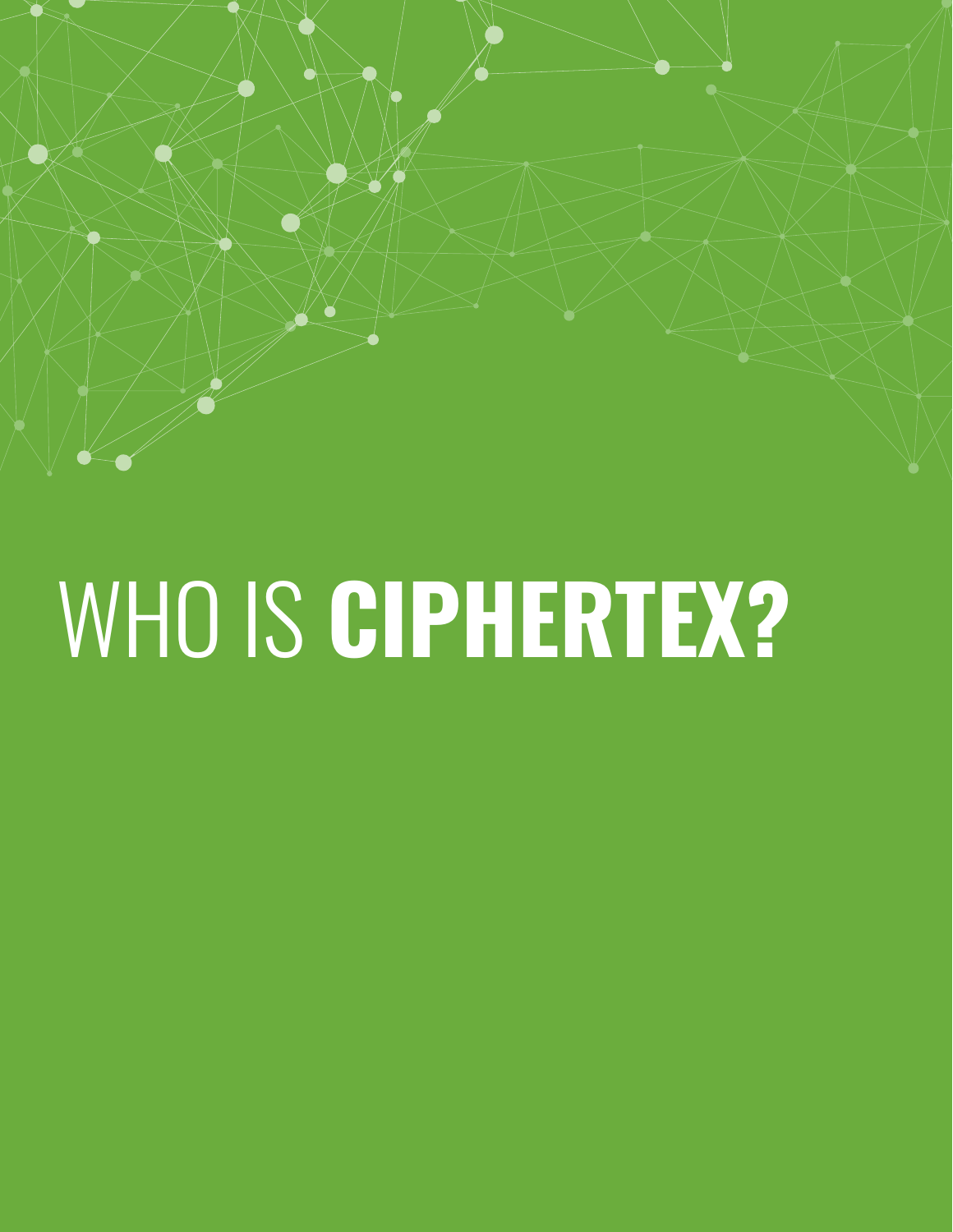<span id="page-3-0"></span>

#### **What Do We Do?**

Ciphertex Data Security offers solutions for data security, encryption, and storage. Our products and services can protect you from all types of cyber attacks, including theft and unauthorized access. Furthermore, we offer custom hardware and software solutions to meet all of your unique data needs. With our advanced AES 256-bit encryption technology, your data will be protected by an impenetrable system. Ciphertex is trusted around the world by military and government agencies, corporate organizations, and personal users.

#### **The Ciphertex Advantage**

Putting your sensitive information and trust into the hands of a data security company may seem scary, but you can rely on the Ciphertex Advantage to keep you safe. Ciphertex is proud to incorporate powerful AES-256 encryption and advanced RAID technology for unparalleled security and reliability. We offer trusted data security solutions for a wide range of organizations and industries around the world.

When you use our products or services, you're guaranteed to have the protection of the Ciphertex Advantage. You can experience peace of mind when you store your data in our secure Direct Attached Storage (DAS) and Network Attached Storage (NAS) systems. Our systems are guaranteed to keep even your most private and sensitive information safe from cyber attacks and other threats. With a 3-year standard, 5-year optional warranty, high-quality customer service, and expert technical support, you will not be disappointed by the Ciphertex Advantage.

#### **Ciphertex Leadership**

The founder of Ciphertex, Jerry Kaner, has made it his mission in life to provide reliable data security around the globe. As President and CEO of the company, Kaner provides a wealth of experience related to cryptography, data science, and strategic planning and development. Some of his experience includes developing technology for the United States Air Force, NASA, the Forensic Science Service, Brand Technologies, and other organizations. Throughout the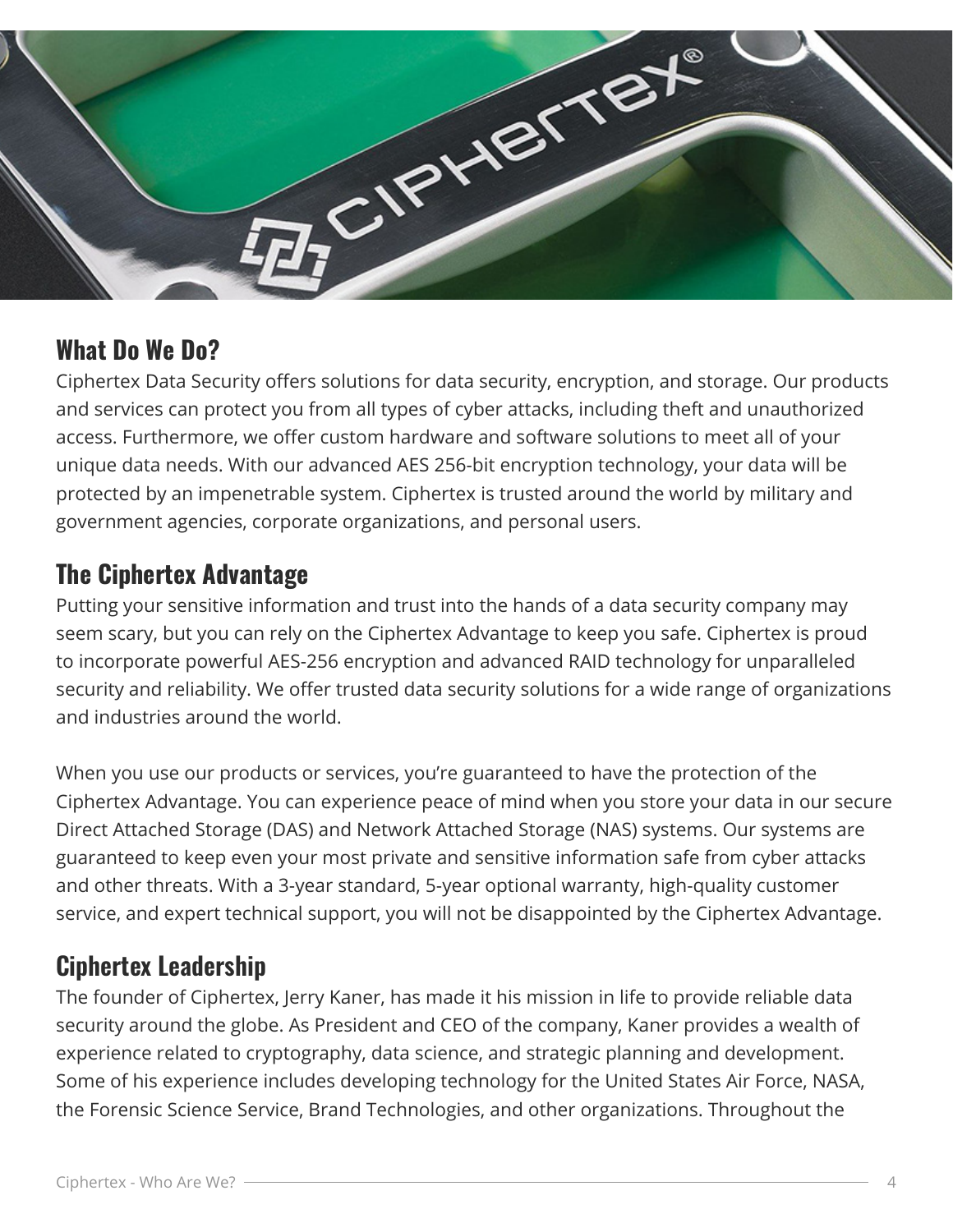years, Kaner has mastered the skills of data storage, recovery, transportation, and destruction. At Ciphertex today, Kaner leads engineers, developers, and data consultants on the quest to further advance the technology in this field.

The complete leadership of Ciphertex involves a team of individuals with a wide range of skills and experience. Along with Jerry Kaner, Ciphertex is led by Chief Operating Officer Jack Tateel, Director of Software Engineering Mark Armstrong, Managing Director of Information Systems Security Services Dr. Stan Stahl, and Managing Director of Data Forensic Services Brad Maryman.

> *Jack Tateel* is a pioneer within the computer science industry with over 50 years of experience in technology, business development, and operations. When he first started his career at 18, he was the youngest ever fully accredited computer engineer for NCR.

*Mark Armstrong* is a highly skilled engineering professional with more than three decades of experience developing software and hardware solutions. He has founded companies such as Advanced Software Concepts and Avail Solutions.

*Dr. Stan Stahl* is an expert regarding information security and data protection. He has provided advanced technology and policy guidance to the White House, NSA, and NIST.

*Brad Maryman* is an industry leader for forensic data acquisition, analysis, and storage. He has experience as an Information Systems Administrator, Security Programs Manager, and Supervisory Special Agent with the FBI.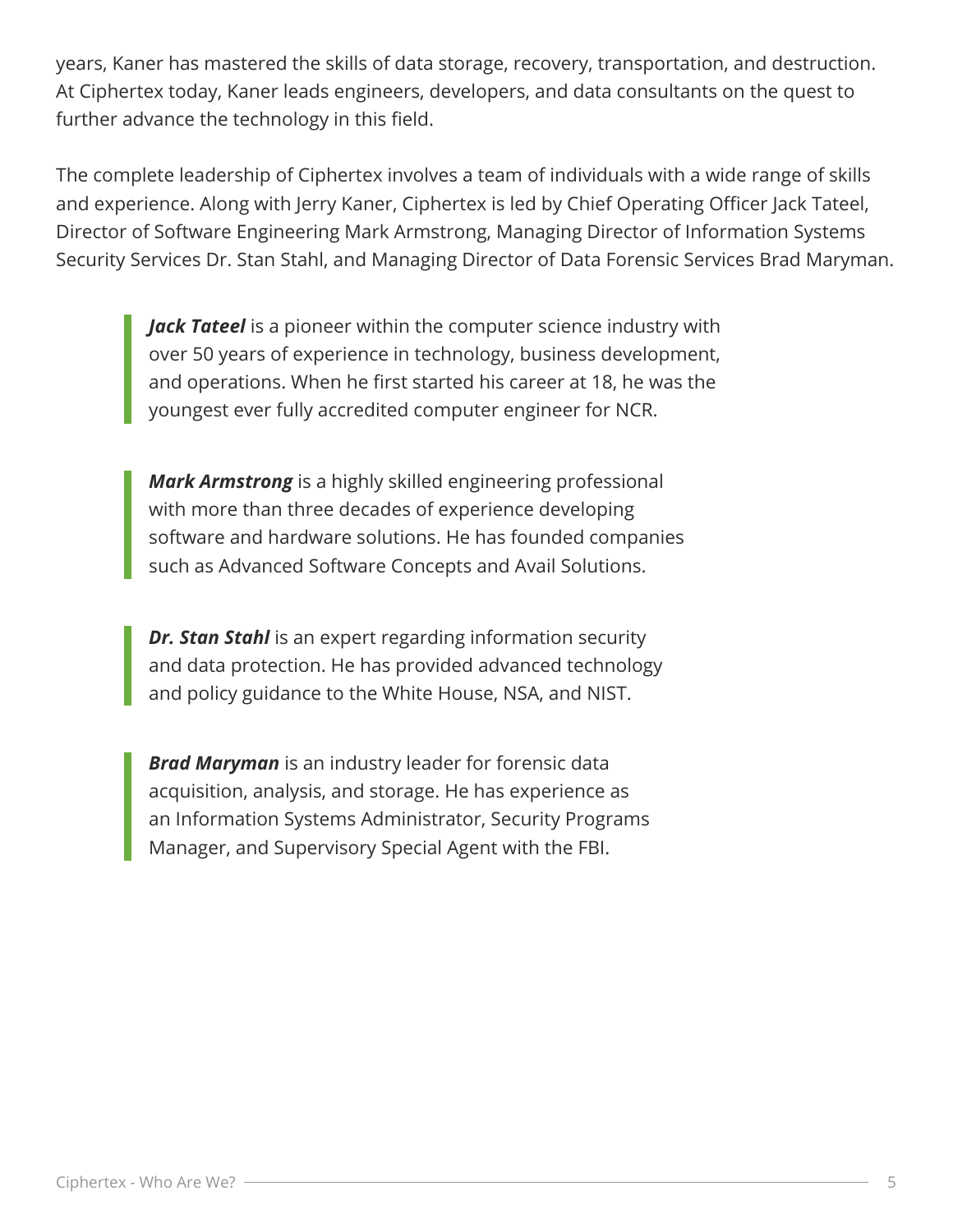### <span id="page-5-0"></span>**INDUSTRIES SERVED** BY CIPHERTEX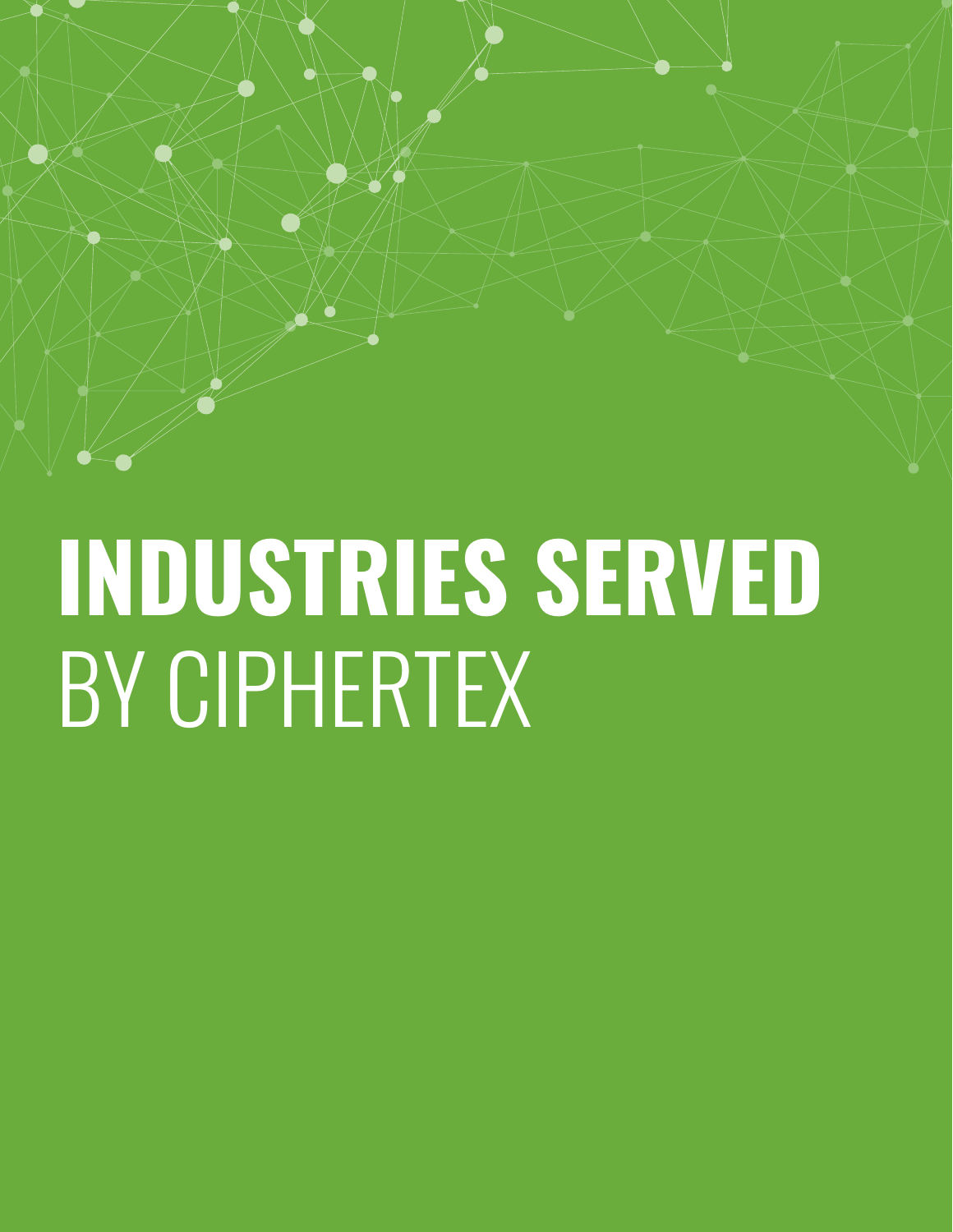#### <span id="page-6-0"></span>**Who Do We Serve?**

Ciphertex serves a wide range of industries that rely on our technology to protect their sensitive data and private information. Sectors such as Finance, Military, Healthcare, Forensics, Law Enforcement, Media and Entertainment, Oil and Gas, and the Federal Government can benefit from Ciphertex. Our advanced encryption technology is the ideal solution for any data security needs, big or small.

#### **Military Grade Technology**

Ciphertex is proud to provide data security solutions for the military and federal government. Our products and services are designed for and trusted by elite agencies such as the Department of Defense, the Department of Homeland Security, and the US Air Force, Army, Navy, Marines, Coast Guard, and Space Force. Ciphertex offers military grade data security systems that can be trusted to handle even the most sensitive and private information. Our devices are impenetrable and reliable since they use an external hardware encryption key and are built to withstand high-stress field environments.



Along with working with the military and federal government, Ciphertex also provides data protection for state governments and local municipalities. Our products are trusted across every level of government to safely store, transport, and access information. Ciphertex is known not only for its unparalleled technology, but also for its integrity and client satisfaction.



#### **Solutions for Business**

To successfully run a business, there are a lot of factors that you will need to consider. Data security is an essential element of nearly every business and across most industries. It's important to protect your corporate data whether you work in healthcare, finance, entertainment, oil, manufacturing, education, law enforcement, or some other field. Small businesses and big corporations alike both need reliable data security in order to be successful.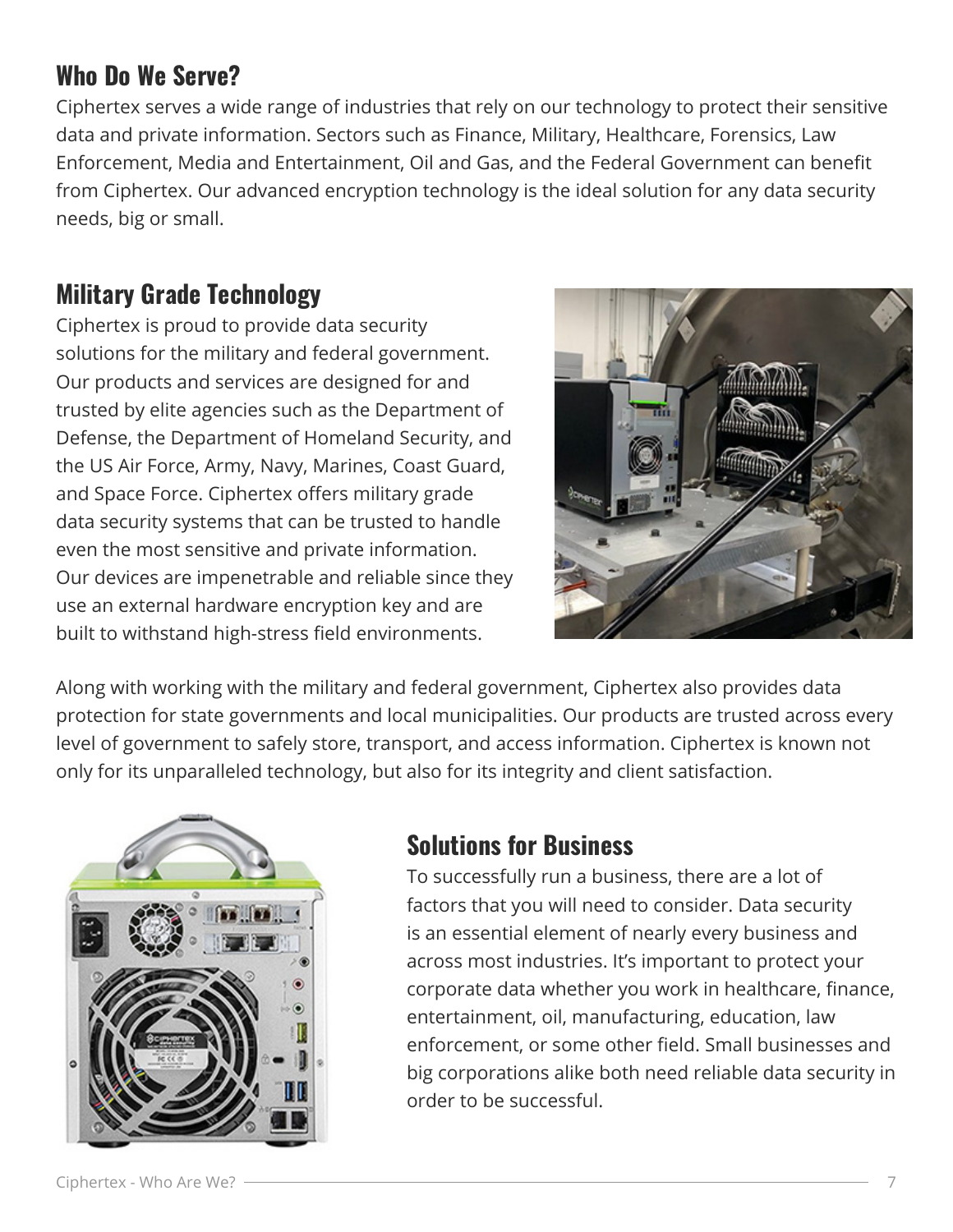<span id="page-7-0"></span>Why is it so important to have secure data solutions for your business? Every company possesses sensitive and confidential data, such as emails, documents, contact information, and more. Keeping this information protected is vital to the safety and privacy of your customers, your employees, and your organization as a whole. Cyber attacks, data breaches, and industrial accidents can cost you money and cause irreparable damage to your brand's reputation.

#### **Personal Technology Users**

Data security is just as important for individuals as it is for companies and government agencies. Your own personal and private information could be compromised if you don't utilize proper data protection and storage. Private technology users put themselves at risk by transporting and storing their personal data using unreliable technology.

Ciphertex offers a wide range of products and services to benefit personal technology users. When you use our impenetrable devices, you never have to worry about data breaches, technology failure, cyber attacks, or any other potential threats. Powerful encryption from Ciphertex Data Security is the best way to protect your files, photos, and other private information.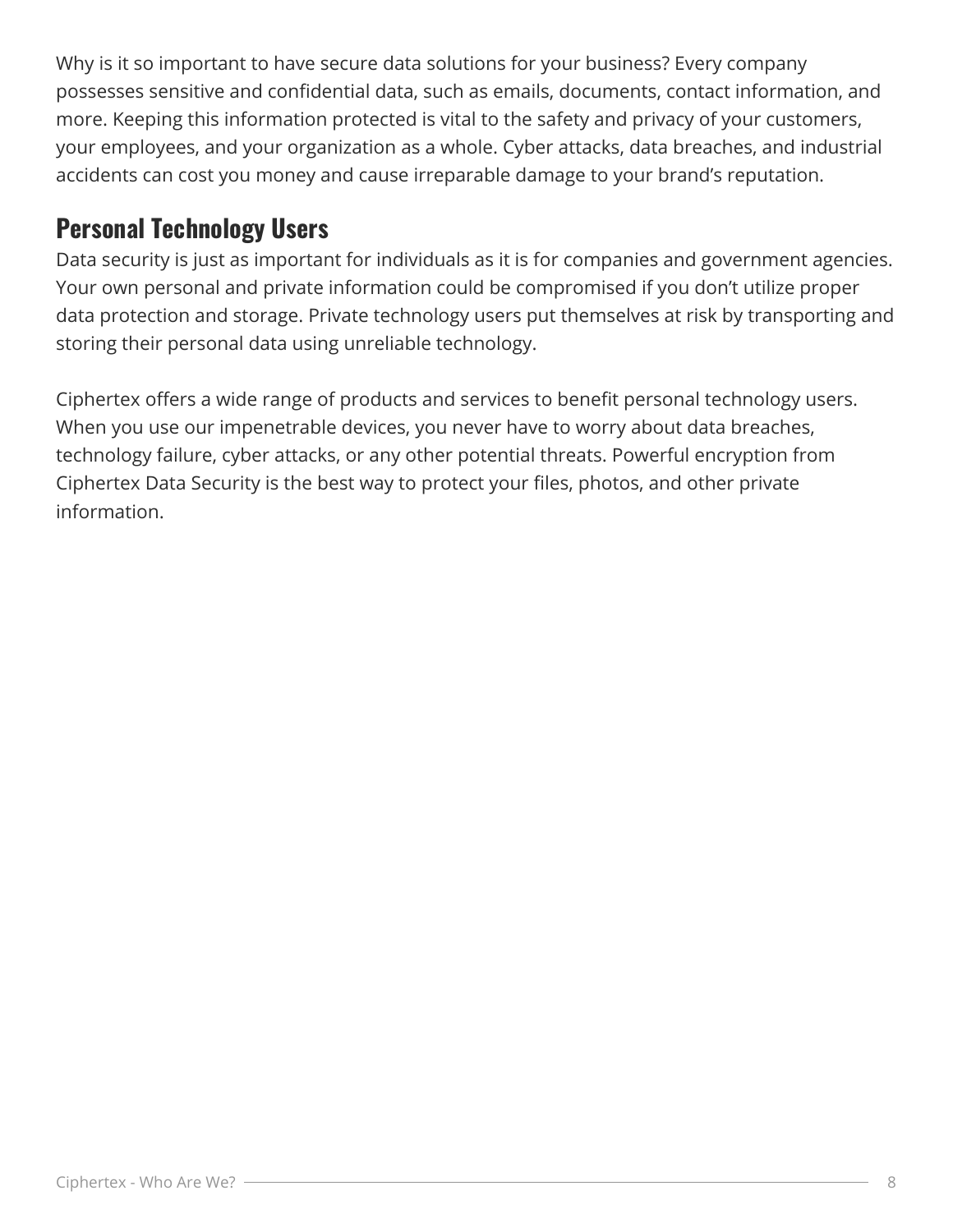### <span id="page-8-0"></span>CIPHERTEX **PRODUCTS** AND **TECHNOLOGIES**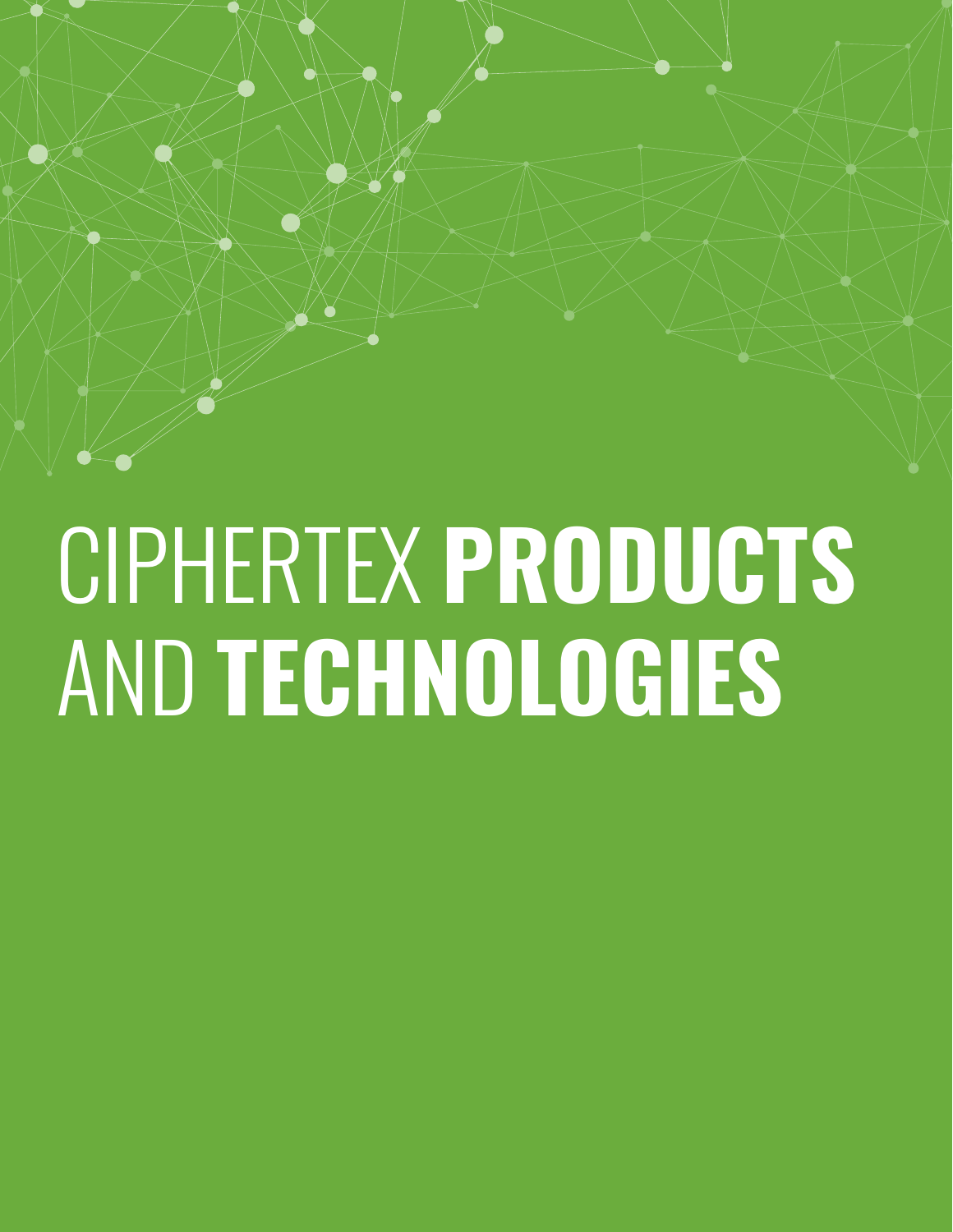#### <span id="page-9-0"></span>**Ciphertex CX-Linux Operating System**

Combining our advanced software with our trusted hardware, the Ciphertex CX-Linux Operating System, with ZFS-based software defined storage, takes encrypted security to the next level. This customizable platform allows you to access and store data in the most secure way possible. The Enterpriselevel features built into this system improve efficiency and functionality. With the Ciphertex CX-Linux Operating System, you can expect fast results and reduced maintenance costs.



This customizable operating system is an unbeatable solution for both personal and corporate users. Regardless of your industry or unique data security needs, the Ciphertex CX-Linux Operating System can protect your data from any threats. Check out this product if you're interested in secure data storage, migration, and backups.



#### **Ciphertex SecureNAS®**

The Ciphertex SecureNAS® offers data management and SSD cache acceleration within the Ciphertex CX-Linux Operating System. This storage solution can secure your valuable backups and improve the efficiency of your entire operation. Since this product utilizes AES 256-bit encryption, even the most sensitive data is safe. Healthcare organizations and departments of the military trust this portable encrypted system to protect their private, confidential, and secret information.

Along with being stored and backed up, data can also be safely transported with the Ciphertex SecureNAS® Quick-Link option. This technology allows users to quickly set up a network and transfer information via highly secure USB-based technology, without any connection to the internet. Hackers will be unable to access your information when data migration is performed this way using the SecureNAS® Quick-Link.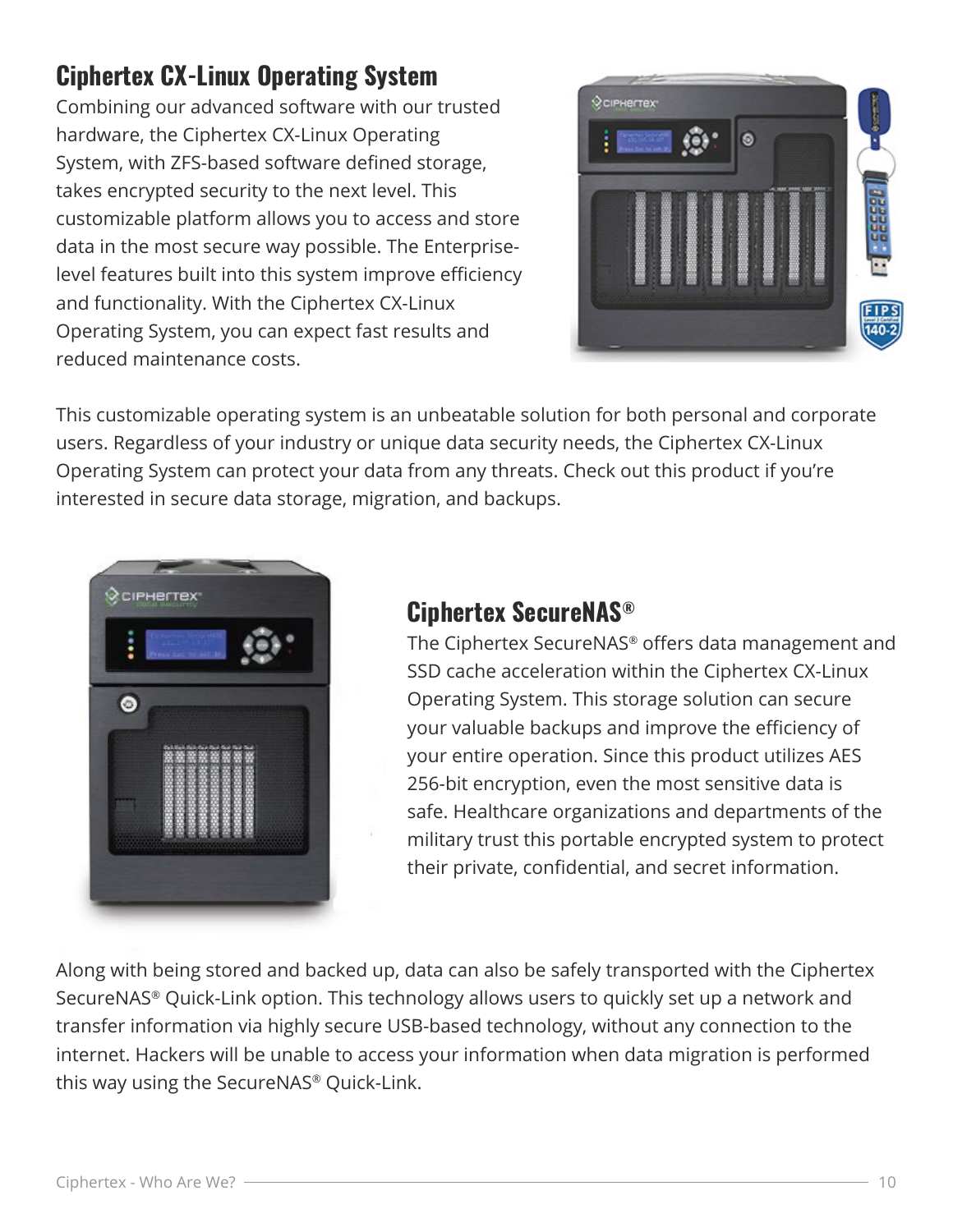#### <span id="page-10-0"></span>**Processing and Storage**

Ciphertex offers a wide range of processing and storage products that allow you to securely access and back up your valuable data. The ideal product for you will depend on your unique data processing and security needs. All Ciphertex devices utilize advanced AES 256-bit encryption technology to create an impenetrable system.

#### **Direct-Attached Storage (DAS)**

- $\rightarrow$  Single Drive
- $\rightarrow$  RAID Ranger
- $\rightarrow$  RAID Thunderbolt

Direct-attached storage (DAS) refers to a storage device that is directly attached to a computer rather than accessed over a computer network. Some examples of Ciphertex DAS products include Single Drive, RAID Ranger, and RAID Thunderbolt systems.

#### **Network-Attached Storage (NAS)**

- $\rightarrow$  Portable NAS Servers
- $\rightarrow$  Rackmount NAS Servers



Network-attached storage (NAS) refers to a data storage server that is connected to a computer network. NAS systems allow multiple devices to access the same storage over a variety of network infrastructure technologies. Some examples of Ciphertex NAS products include portable NAS servers and rackmount NAS servers.

#### **Stand-Alone Servers**

Our stand-alone servers, equipped with NVMe technology, deliver exceptionally high IOPs. Ciphertex stand-alone servers can remove the legacy bottleneck of SATA and SAS drive protocols, improving overall performance.

#### **Redundant Array of Independent Disks (RAID)**

Redundant Array of Independent Disks (RAID) is storage technology that utilizes multiple disk drives within a logical unit. The RAID level of protection on your device is based on the required performance and degree of redundancy. All multi-drive units from Ciphertex can be configured to the ideal RAID level for your data security needs.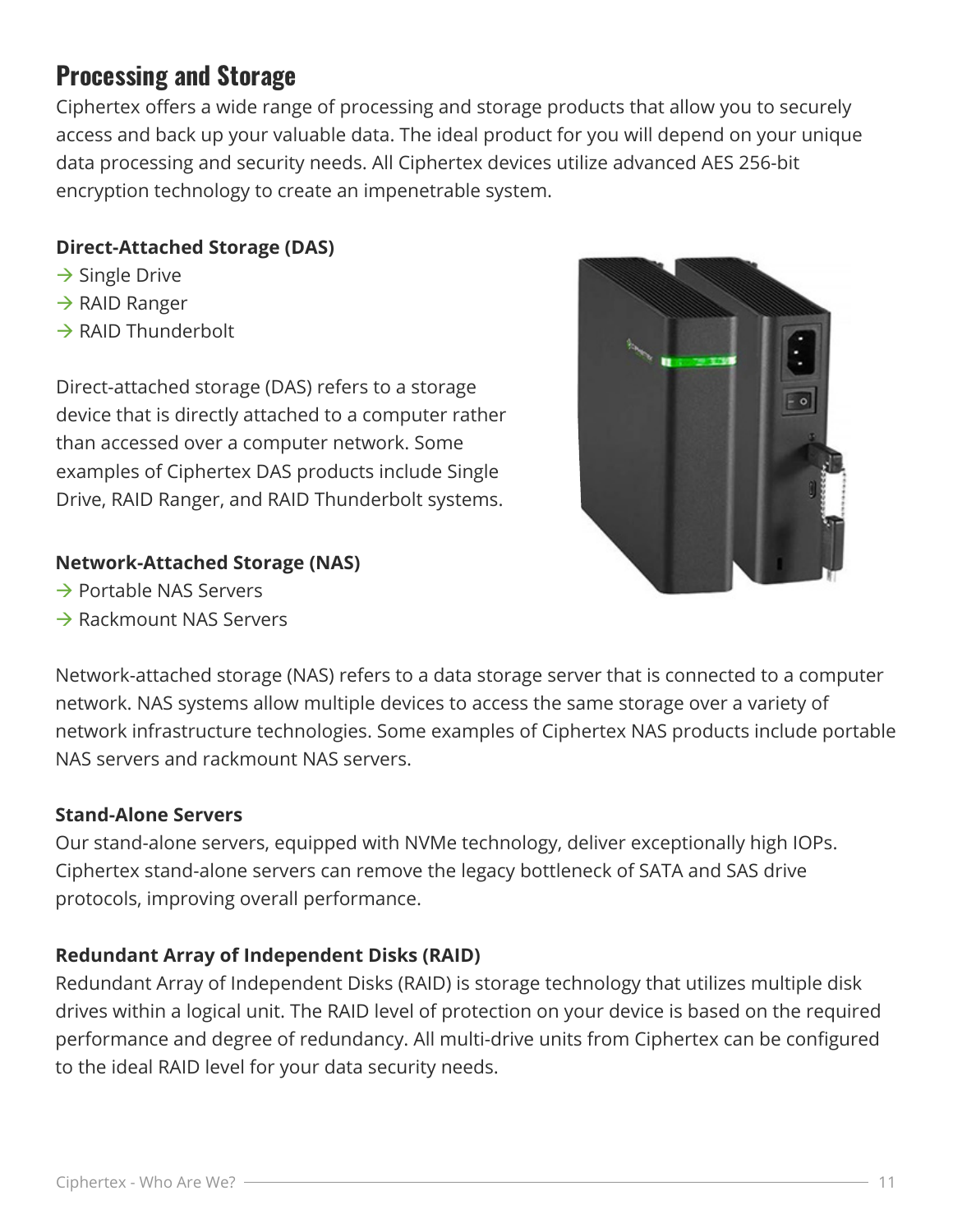#### <span id="page-11-0"></span>**Advanced Custom Solutions**

Ciphertex Data Security is trusted across a wide range of industries to meet any possible unique data protection goal. Since we provide customizable hardware and software solutions, you'll never have to settle for a less than ideal product. Our devices are designed specifically with you and your security needs in mind.

Ciphertex is proud to offer our own proprietary software, customized for your preferences, requirements, and specifications. Our development team can create a scalable solution that will address your security concerns and improve efficiency within your business or organization. From idea conception to development and through the implementation process, our team is committed to helping you at every step of the way. With advanced custom solutions, we can build the perfect data security system for you.